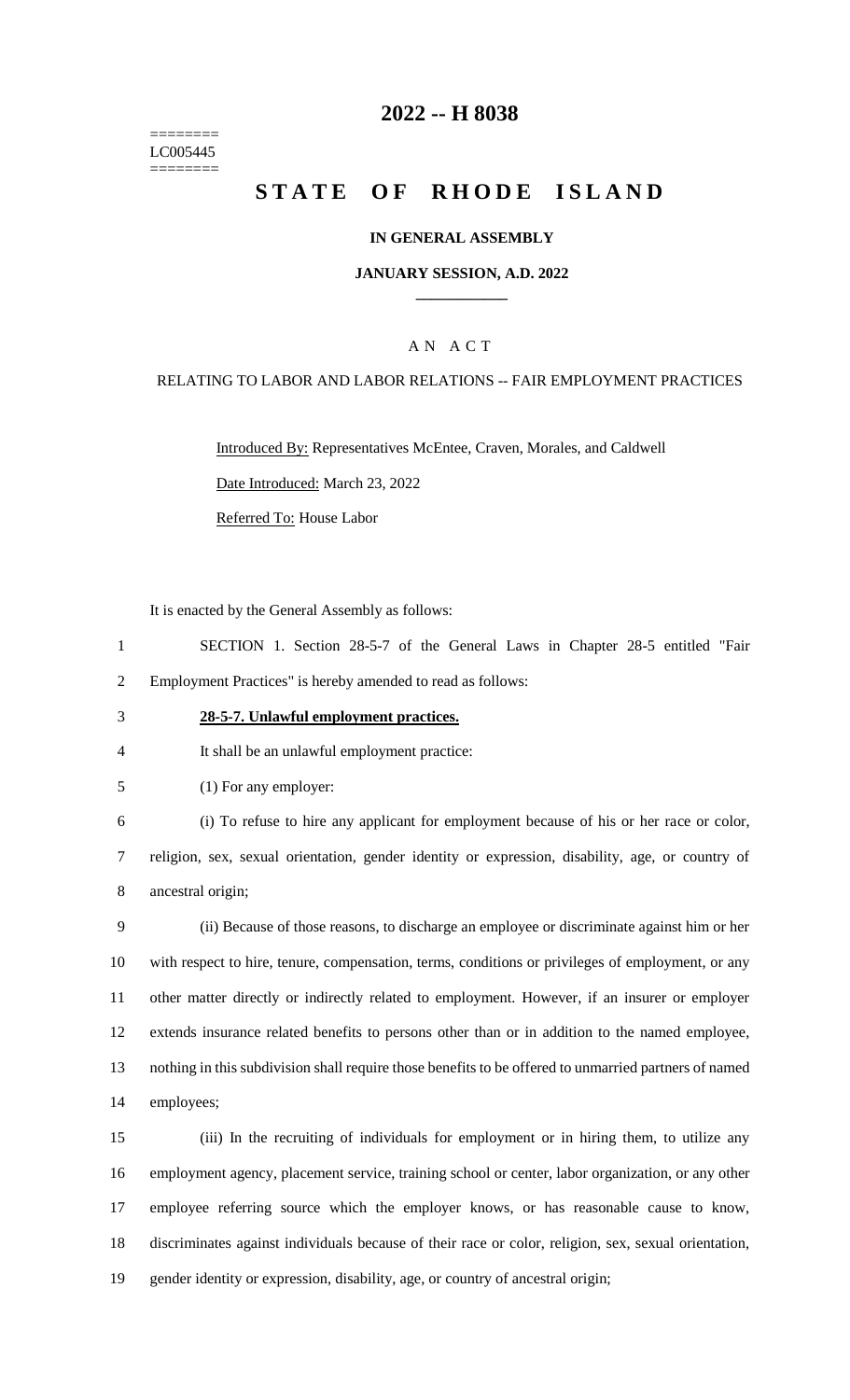(iv) To refuse to reasonably accommodate an employee's or prospective employee's disability unless the employer can demonstrate that the accommodation would pose a hardship on the employer's program, enterprise, or business; or

 (v) When an employee has presented to the employer an internal complaint alleging harassment in the workplace on the basis of race or color, religion, sex, disability, age, sexual orientation, gender identity or expression, or country of ancestral origin, to refuse to disclose in a timely manner in writing to that employee the disposition of the complaint, including a description of any action taken in resolution of the complaint; provided, however, no other personnel information shall be disclosed to the complainant;

 (2)(i) For any employment agency to fail or refuse to properly classify or refer for employment or otherwise discriminate against any individual because of his or her race or color, religion, sex, sexual orientation, gender identity or expression, disability, age, or country of ancestral origin; or

 (ii) For any employment agency, placement service, training school or center, labor organization, or any other employee referring source to comply with an employer's request for the referral of job applicants if the request indicates either directly or indirectly that the employer will not afford full and equal employment opportunities to individuals regardless of their race or color, religion, sex, sexual orientation, gender identity or expression, disability, age, or country of ancestral origin;

(3) For any labor organization:

 (i) To deny full and equal membership rights to any applicant for membership because of his or her race or color, religion, sex, sexual orientation, gender identity or expression, disability, age, or country of ancestral origin;

 (ii) Because of those reasons, to deny a member full and equal membership rights, expel him or her from membership, or otherwise discriminate in any manner against him or her with respect to his or her hire, tenure, compensation, terms, conditions or privileges of employment, or any other matter directly or indirectly related to membership or employment, whether or not authorized or required by the constitution or bylaws of the labor organization or by a collective labor agreement or other contract;

 (iii) To fail or refuse to classify properly or refer for employment, or otherwise to discriminate against any member because of his or her race or color, religion, sex, sexual orientation, gender identity or expression, disability, age, or country of ancestral origin; or

 (iv) To refuse to reasonably accommodate a member's or prospective member's disability unless the labor organization can demonstrate that the accommodation would pose a hardship on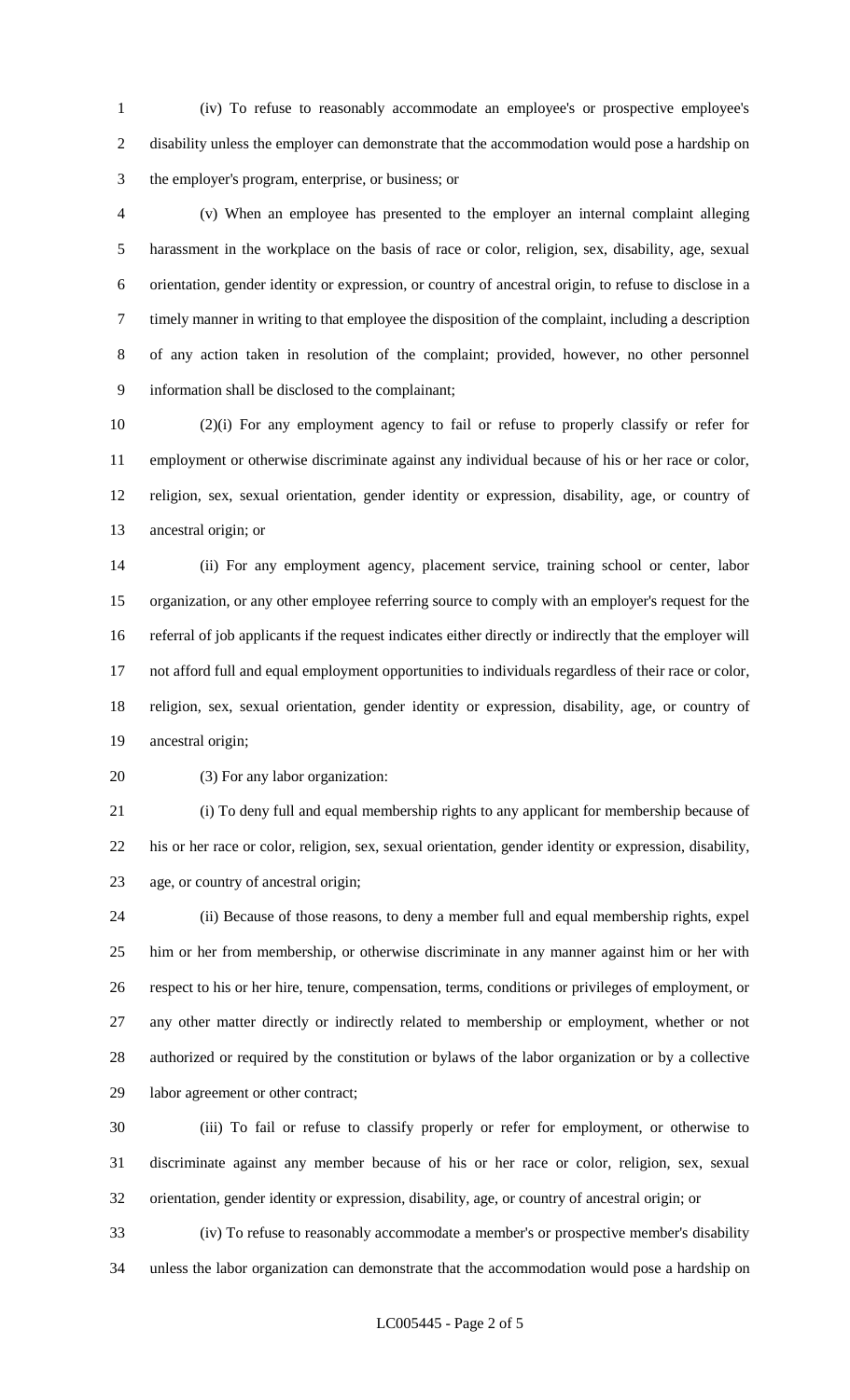the labor organization's program, enterprise, or business;

 (4) Except where based on a bona fide occupational qualification certified by the commission or where necessary to comply with any federal mandated affirmative action programs, for any employer or employment agency, labor organization, placement service, training school or center, or any other employee referring source, prior to employment or admission to membership of any individual, to:

 (i) Elicit or attempt to elicit any information directly or indirectly pertaining to his or her race or color, religion, sex, sexual orientation, gender identity or expression, disability, age, or country of ancestral origin;

 (ii) Make or keep a record of his or her race or color, religion, sex, sexual orientation, gender identity or expression, disability, age, or country of ancestral origin;

 (iii) Use any form of application for employment, or personnel or membership blank containing questions or entries directly or indirectly pertaining to race or color, religion, sex, sexual orientation, gender identity or expression, disability, age, or country of ancestral origin;

 (iv) Print or publish or cause to be printed or published any notice or advertisement relating to employment or membership indicating any preference, limitation, specification, or discrimination based upon race or color, religion, sex, sexual orientation, gender identity or expression, disability, age, or country of ancestral origin; or

 (v) Establish, announce, or follow a policy of denying or limiting, through a quota system or otherwise, employment or membership opportunities of any group because of the race or color, religion, sex, sexual orientation, gender identity or expression, disability, age, or country of ancestral origin of that group;

 (5) For any employer or employment agency, labor organization, placement service, training school or center, or any other employee referring source to discriminate in any manner against any individual because he or she has opposed any practice forbidden by this chapter, or because he or she has made a charge, testified, or assisted in any manner in any investigation, proceeding, or hearing under this chapter;

 (6) For any person, whether or not an employer, employment agency, labor organization, 29 or employee, to directly or indirectly commit any act declared by this section to be an unlawful 30 employment practice, or to aid, abet, incite, compel, or coerce the doing of any act declared by this section to be an unlawful employment practice, or to obstruct or prevent any person from complying with the provisions of this chapter or any order issued pursuant to this chapter, or to attempt directly or indirectly to commit any act declared by this section to be an unlawful 34 employment practice, it being the legislative intent that individuals may be held personally liable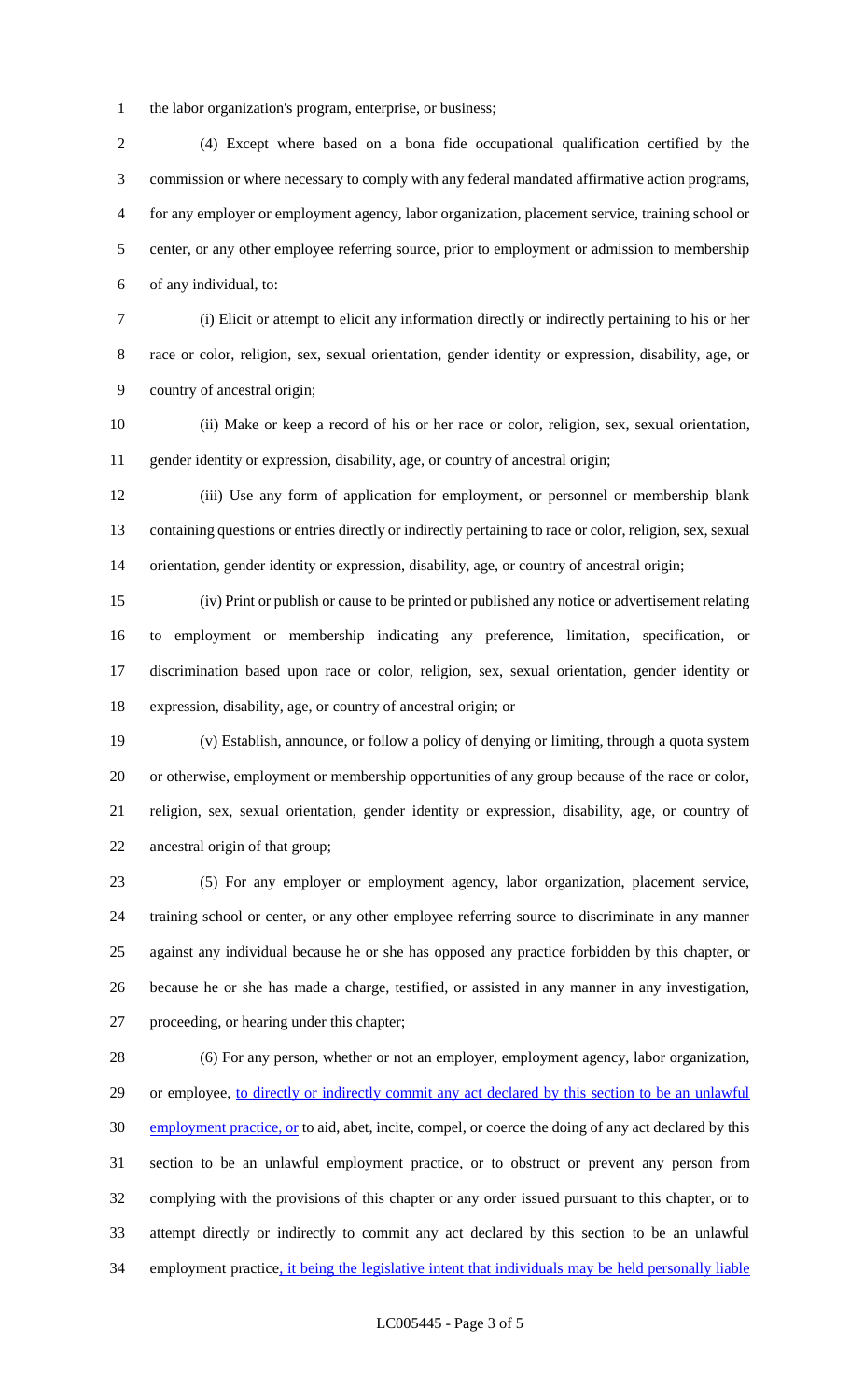#### for such conduct, including, but not limited to, individual employees of employers;

 (7) For any employer to include on any application for employment, except applications for law enforcement agency positions or positions related to law enforcement agencies, a question inquiring or to otherwise inquire either orally or in writing whether the applicant has ever been arrested, charged with or convicted of any crime; provided, that:

 (i) If a federal or state law or regulation creates a mandatory or presumptive disqualification from employment based on a person's conviction of one or more specified criminal offenses, an employer may include a question or otherwise inquire whether the applicant has ever been convicted of any of those offenses; or

 (ii) If a standard fidelity bond or an equivalent bond is required for the position for which the applicant is seeking employment and his or her conviction of one or more specified criminal offenses would disqualify the applicant from obtaining such a bond, an employer may include a question or otherwise inquire whether the applicant has ever been convicted of any of those offenses; and

 (iii) Notwithstanding, any employer may ask an applicant for information about his or her criminal convictions at the first interview or thereafter, in accordance with all applicable state and federal laws;

 (8)(i) For any person who, on June 7, 1988, is providing either by direct payment or by making contributions to a fringe benefit fund or insurance program, benefits in violation with §§ 28-5-6, 28-5-7 and 28-5-38, until the expiration of a period of one year from June 7, 1988 or if there is an applicable collective bargaining agreement in effect on June 7, 1988, until the termination of that agreement, in order to come into compliance with §§ 28-5-6, 28-5-7 and 28-5- 38, to reduce the benefits or the compensation provided any employee on June 7, 1988, either directly or by failing to provide sufficient contributions to a fringe benefit fund or insurance program.

 (ii) Where the costs of these benefits on June 7, 1988 are apportioned between employers and employees, the payments or contributions required to comply with §§ 28-5-6, 28-5-7 and 28- 5-38 may be made by employers and employees in the same proportion.

 (iii) Nothing in this section shall prevent the readjustment of benefits or compensation for reasons unrelated to compliance with §§ 28-5-6, 28-5-7 and 28-5-38.

 SECTION 2. This act shall take effect upon passage and shall apply retroactively to all pending claims and cases.

#### ======== LC005445 ========